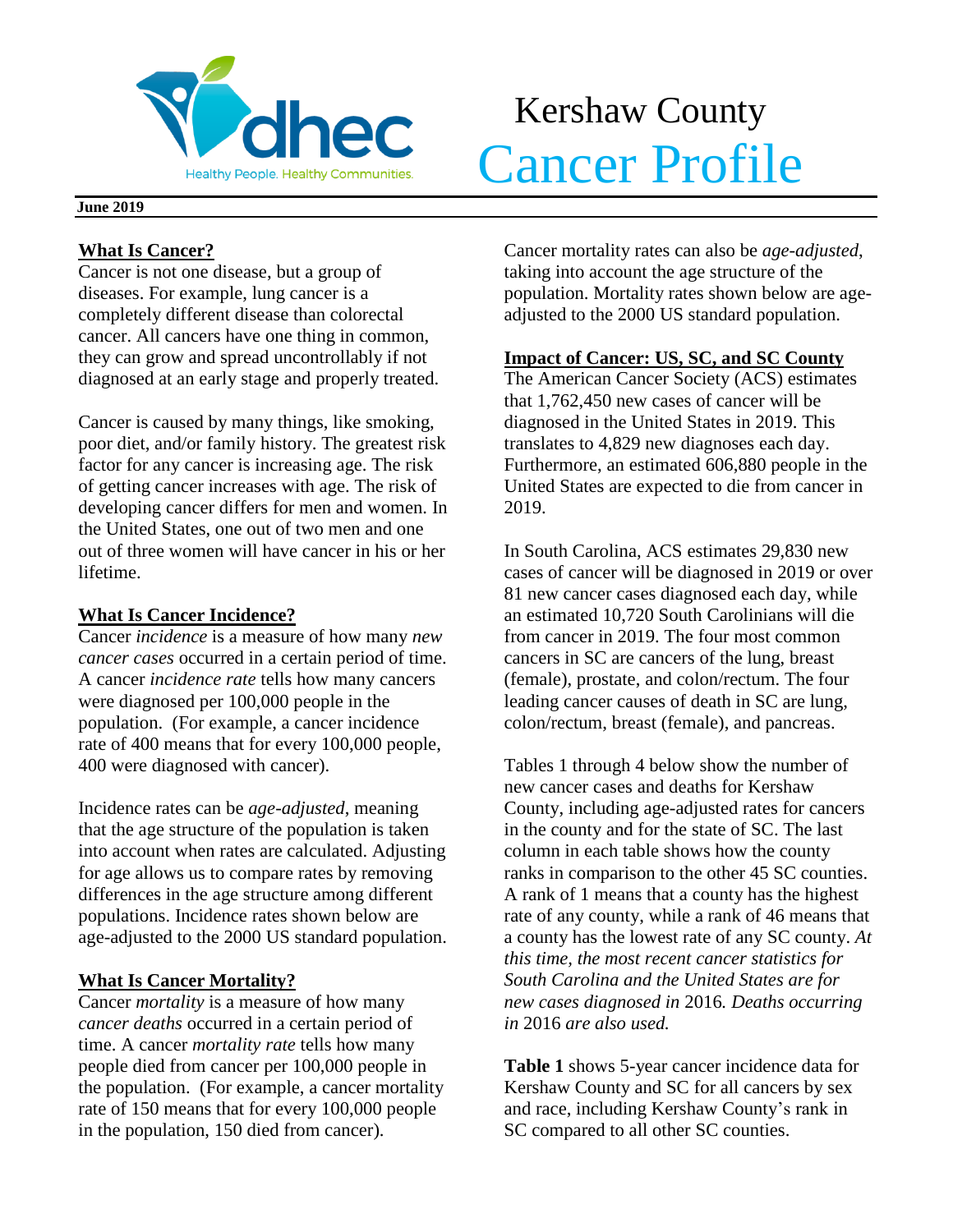| Table 1. Cancer Incidence by Sex and Race, |
|--------------------------------------------|
| 2012-2016, Kershaw County and South        |
| Carolina*                                  |

|        | SC.    | <b>Kershaw County</b> |          |           |
|--------|--------|-----------------------|----------|-----------|
|        | 5-year | 5-year                | new      | <b>SC</b> |
|        | rate   | rate                  | $cases*$ | rank      |
| all    | 457    | 466                   | 377      | 14        |
| male   | 515    | 523                   | 196      | 18        |
| female | 416    | 427                   | 182      | 10        |
| white  | 459    | 455                   | 278      | 26        |
| black  | 452    | 498                   | 95       | 3         |

\***Counts are annual averages based on 5 years of data.** 5-year rates are per 100,000 age-adjusted to the 2000 US standard population. Statistics do not include *in situ* cancers, except for bladder. Source: SC Central Cancer Registry. ~ Statistic could not be calculated (small counts).

**Table 2** shows 5-year cancer mortality data for Kershaw County and SC for all cancers by sex and race, including Kershaw County's rank in SC compared to all other SC counties.

Table 2. Cancer Mortality by Sex and Race, 2012- 2016, Kershaw County and South Carolina\*

|        | <b>SC</b>      | Kershaw County |                  |                   |
|--------|----------------|----------------|------------------|-------------------|
|        | 5-year<br>rate | 5-year<br>rate | lives<br>$lost*$ | <b>SC</b><br>rank |
| all    | 171            | 196            | 157              | 12                |
| male   | 214            | 244            | 84               | 16                |
| female | 141            | 163            | 73               | 9                 |
| white  | 166            | 192            | 119              | 12                |
| black  | 193            | 210            | 38               | 10                |

\***Counts are annual averages based on 5 years of data.** 5-year rates are per 100,000 age-adjusted to the 2000 US standard population. Sources: SC Central Cancer Registry and SC Vital Records. ~ Statistic could not be calculated (small counts).

**Table 3** shows 5-year cancer incidence data for Kershaw County and SC for selected cancers, including Kershaw County's rank in SC compared to all other SC counties.

Table 3. Cancer Incidence for Selected Cancers, 2012-2016, Kershaw County and South Carolina\*

|                 | <b>SC</b> | <b>Kershaw County</b> |          |           |
|-----------------|-----------|-----------------------|----------|-----------|
| cancer          | 5-year    | 5-year                | new      | <b>SC</b> |
|                 | rate      | rate                  | $cases*$ | rank      |
| breast          |           |                       |          |           |
| (female)        | 129       | 133                   | 56       | 12        |
| prostate        | 115       | 116                   | 47       | 23        |
| (male)          |           |                       |          |           |
| $l$ ung/        | 65        |                       |          |           |
| bronchus        |           | 76                    | 64       | 9         |
| $\text{colon}/$ |           |                       |          |           |
| rectum          | 39        | 43                    | 34       | 21        |
| pancreas        | 13        | 9                     |          | 45        |

\***Counts are annual averages based on 5 years of data.** 5-year rates are per 100,000 age-adjusted to the 2000 US standard population. Statistics do not include *in situ* cancers, except for bladder. Source: SC Central Cancer Registry. ~ Statistic could not be calculated (small counts).

**Table 4** shows 5-year cancer mortality data for Kershaw County and SC for selected cancers, including Kershaw County's rank in SC compared to all other SC counties.

Table 4. Cancer Mortality for Selected Cancers, 2012-2016, Kershaw County and South Carolina\*

|                 | SС     | <b>Kershaw County</b> |         |           |
|-----------------|--------|-----------------------|---------|-----------|
| cancer          | 5-year | 5-year                | lives   | <b>SC</b> |
|                 | rate   | rate                  | $lost*$ | rank      |
| breast          |        |                       |         |           |
| (female)        | 22     | 22                    | 10      | 25        |
| prostate        |        |                       |         |           |
| (male)          | 22     | 20                    | 6       | 30        |
| $l$ ung/        |        |                       |         |           |
| bronchus        | 47     | 56                    | 46      | 12        |
| $\text{colon}/$ |        |                       |         |           |
| rectum          | 15     | 20                    | 15      | 13        |
| pancreas        | 11     |                       | 6       | 46        |

\***Counts are annual averages based on 5 years of data.** 5-year rates are per 100,000 age-adjusted to the 2000 US standard population. Sources: SC Central Cancer Registry and SC Vital Records. ~ Statistic could not be calculated (small counts).

**Table 5** shows the percentage of cancers diagnosed in early and late stages of disease in Kershaw County and SC. Cancers diagnosed in late stages lessen the potential for successful treatment and raise the risk of premature loss of life.